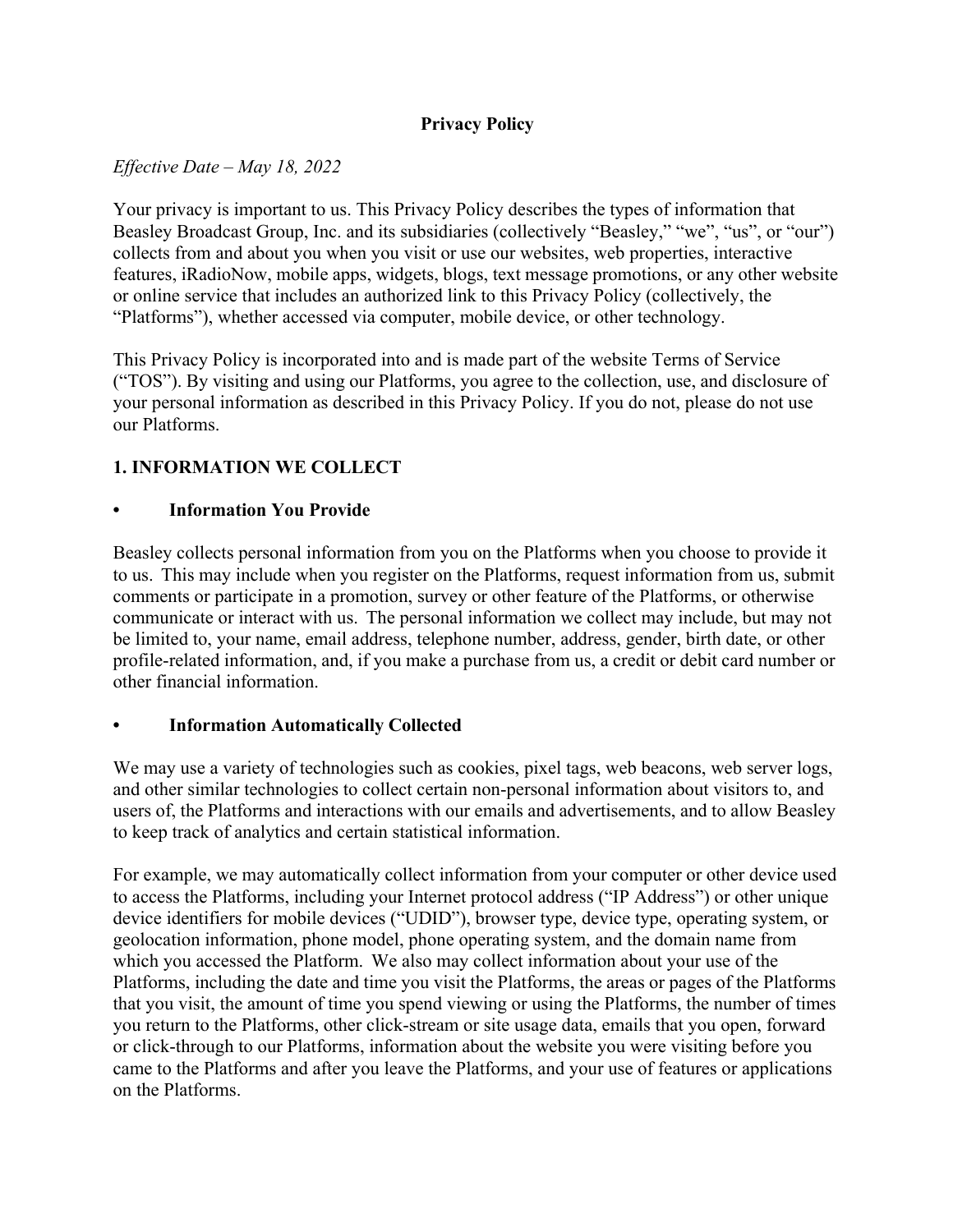*Information You Provide Through Social Media*. You may also be given the option to link to or access your social media account(s) through the Platforms. When you do, we may automatically receive certain information from you based upon your privacy settings on those social media sites. This may include, but may not be limited to, your name, user name, demographic information, updated address or contact information, location, interests, and publicly-observed data, such as from social media and online activity.

*Third Party Service Providers*. We may use third party service providers to support our Platforms. Some of these service providers may use technology such as cookies, web beacons, pixel tags, log files, or Flash cookies to receive, collect, and store information.

*Third Party Analytic Technologies*. We may use third parties' analytics and tracking tools to better understand who is using the Platforms, how people are using the Platforms, how to improve the effectiveness of the Platforms and related content, and to help us or those third parties serve more targeted advertising to you across the Internet. These tools may use technology such as cookies, web beacons, pixel tags, log files, Flash cookies, or other technologies to collect and store non-personal information. They may also combine information they collect from your interaction with the Platforms with information they collect from other sources. We do not have access to, or control over, these third parties' use of cookies or other tracking technologies.

## • **Information Collected From Other Sources; Combination of Information**

We may acquire information from other trusted sources to update or supplement the information that you provide or that we collect automatically (such as information to validate or update your address or other demographic information). We may use this information to help us maintain the accuracy of the information we collect, to target our communications so that we can inform you of products and services or other offers that may be of interest to you, and for internal business analysis or other business purposes.

We may combine the information we receive from or about you, including information you provide to us and information we automatically collect through our Platforms, as well as information collected offline, information across other computers or devices that you may use, and information collected from other third-party sources.

# **2. INFORMATION USE**

We may use the information we collect from and about you for any of the following purposes:

- To respond to your inquiries, fulfill orders, and contact and communicate with you when necessary;
- To enhance your online experience, including as a way to help identify you, your shopping preferences, and song history, and as a way to welcome you to the Platforms;
- To review the usage and operations of our Platforms, develop new products or services and conduce analysis to enhance or improve our content, products, and services;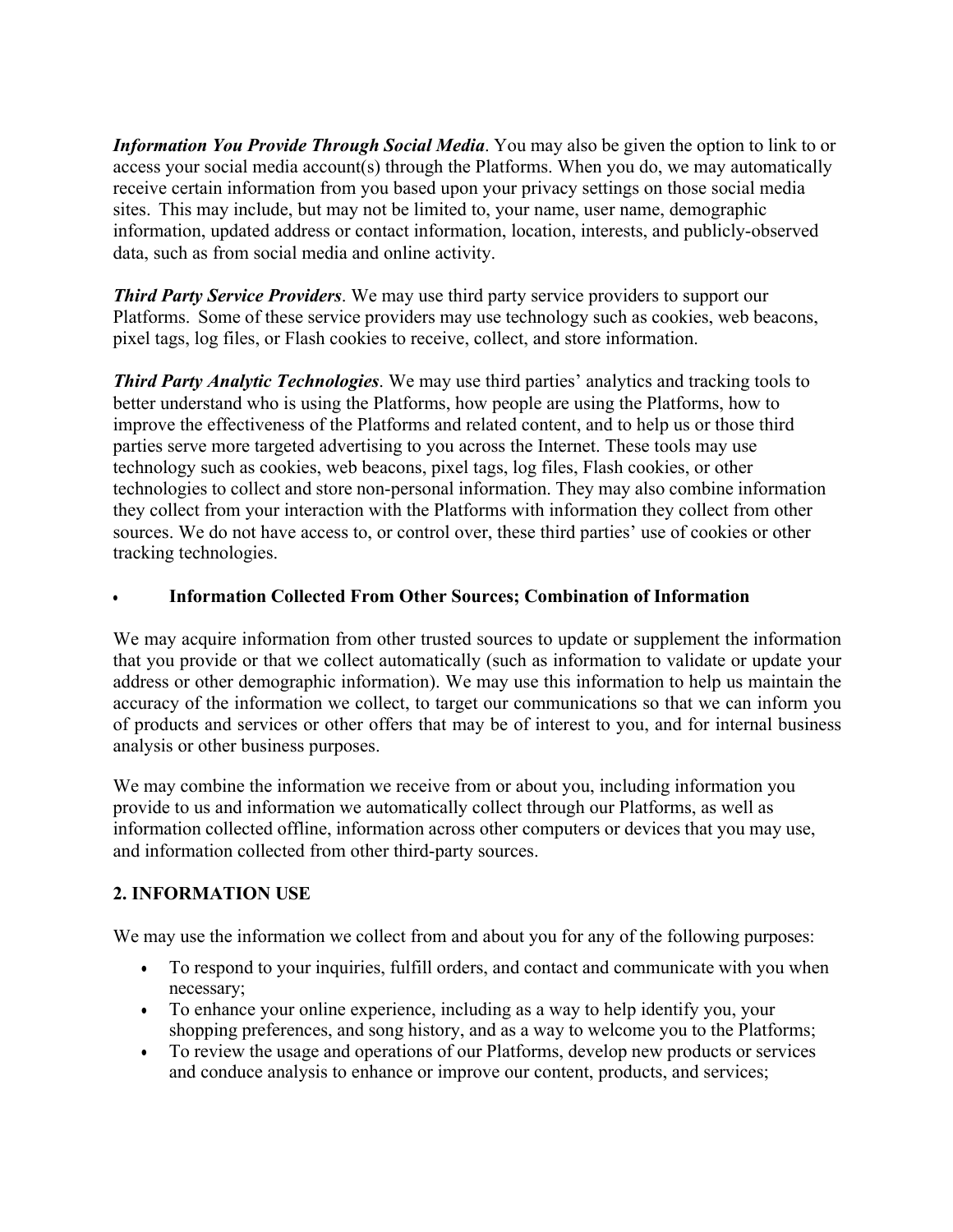- To provide you with customized content, targeted offers, and advertising on our Platforms, via email, text message or push notification, or across other websites, mobile applications, social media or online services;
- To provide you with access to certain areas and features of the Platforms such as your favorite stations, your musical preferences, songs you have listened to, shared playlists and your interaction with other users;
- To contact you with information, newsletters and promotional materials from Beasley or on behalf of our partners and affiliates;
- To use your data in an aggregated non-specific format for analytical and demographic purposes;
- To address problems with the Platforms or our business, and to protect the security or integrity of the Platforms and our business;
- To use and disclose your credit/debit card information only to process payments and prevent fraud;
- For other purposes disclosed at the time you provide your information or otherwise with your consent.

Additionally, if you use the Platforms to connect with third party services you authorize us to use information from and about you, on your behalf, to interact with these third party services based on your requests.

# **3. SHARING OF INFORMATION**

Except as provided in this Privacy Policy, we will not disclose, sell, or rent any of your personal information to any third parties without your specific consent. We may share the information we collect from and about you in the following ways:

- *Beasley Affiliates*: We may share your information with Beasley affiliates and subsidiaries for business, operational, promotional and marketing purposes.
- *Service Providers*: We may share your information with third party service providers that provide business, professional or technical support functions for us, help us operate our business and the Platforms, or administer activities on our behalf.
- *Co-Branded Relationships*: Certain areas of our Platforms may be provided to you in association with third parties, such as advertisers that provide products and services or rewards programs. We may share information with these third parties if you participate in a co-branded, co-sponsored, or jointly presented promotion, contest, survey, voting feature, or service.
- *Other Third Parties*: We may share your information with our select partners, affiliates, and other third parties that we believe may have offers of interest to you.
- *Legal Matters; Safety*: We may access and disclose your information to respond to subpoenas, judicial processes, or government requests and investigations, or in connection with an investigation on matters related to public safety, as permitted by law, or otherwise as required by law. We may disclose your information to protect the security of our Platforms, servers, network systems, and databases. We also may disclose your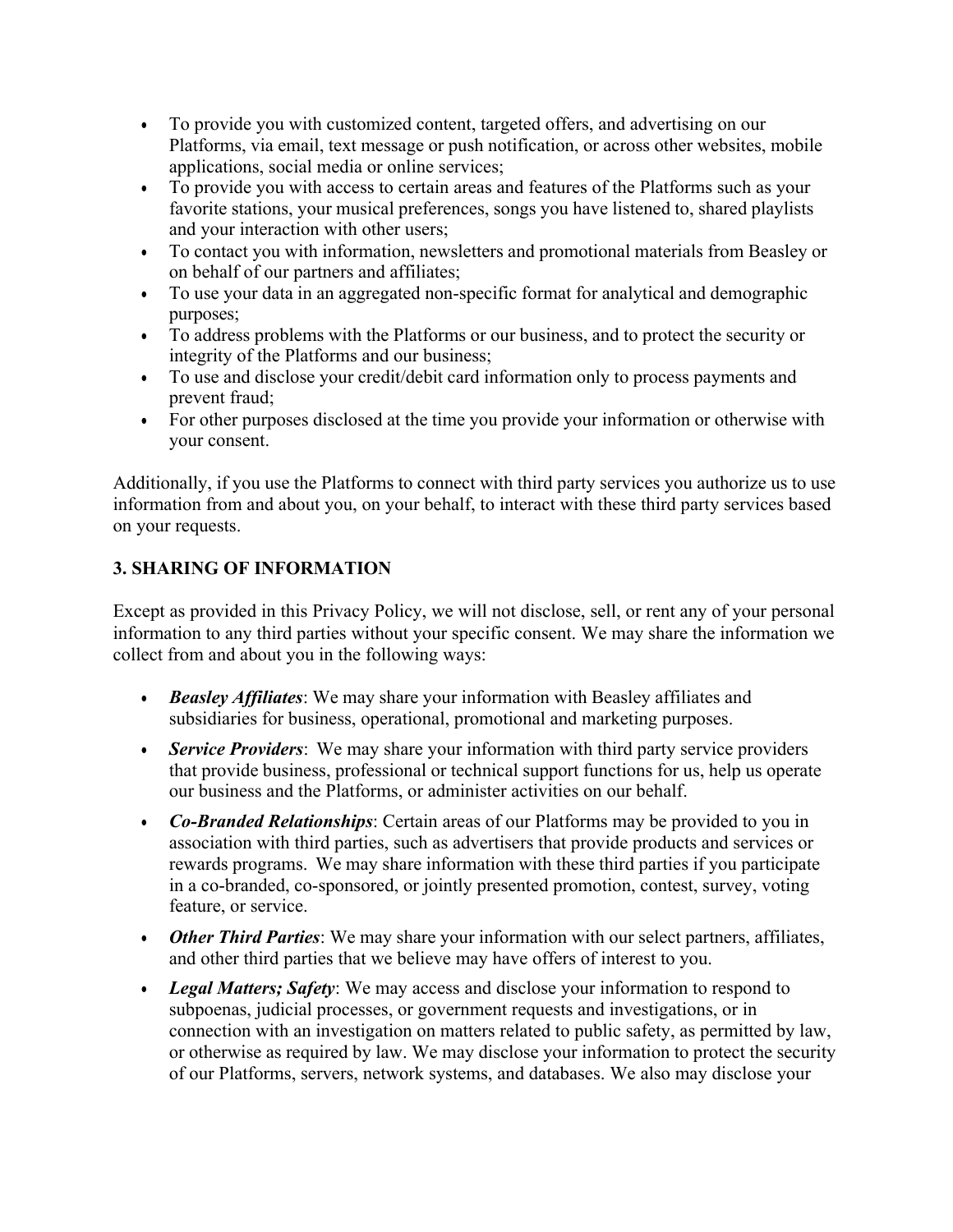information as necessary, if we believe that there has been a violation of our TOS, any other legal document or contract related to our Services, or the rights of any third party.

- *Sale or Transfer of Business or Assets*: We may sell or purchase assets during the normal course of our business. In connection with any proposed or actual purchase, sale, lease, merger, assignment, re-organization or financing of all or any portion of Beasley, our Platforms, stations, or any of the business, assets or shares of our company(s) and affiliates, information we have collected about you may be transferred to such entity. In addition, if any bankruptcy or reorganization proceeding is brought by or against us, such information may be considered an asset of ours and may be sold or transferred to third parties. Should such a sale or transfer occur, we will use reasonable efforts to try to require that the transferee use personal information provided through the Platform in a manner that is consistent with this Privacy Policy.
- *Aggregate or Anonymous Non-Personal Information*. We may also share aggregate or anonymous non-personal information with third parties for their marketing or analytics uses
- *Other*: We also may share your information as disclosed to you at the time of collection.

# **4. YOUR CALIFORNIA PRIVACY RIGHTS**

If you are a California resident and have an established business relationship with Beasley, you may request information about our disclosure of personal information to third parties or affiliated companies for their direct marketing purposes. To make such request, please send your written request following the instructions below. **We will not accept requests via the telephone or facsimile.**

- For all requests, include your full name, street address, city, state and zip code, and the name of the Beasley Platform to which you are requesting the information.
- In your email request, you must state "Your California Privacy Rights" in the subject line and send your email to:  $\text{privacy}(a) \text{bbgi.com}.$
- In your postal request, you must send a letter or post card to: Beasley Broadcast Group, Inc. 3033 Riviera Drive, Suite 200 Naples, FL 34103 Attention: **Your California Privacy Rights c/o Privacy Coordinator**

**Beasley is not responsible for responding to notices that are not properly labeled, not sent properly, or do not have complete information.** Non-affiliated third parties are independent from Beasley and if you wish to receive information about your disclosure choices or stop communications from such third parties after we have shared your personal information with them, you will need to contact those non-affiliated third parties directly.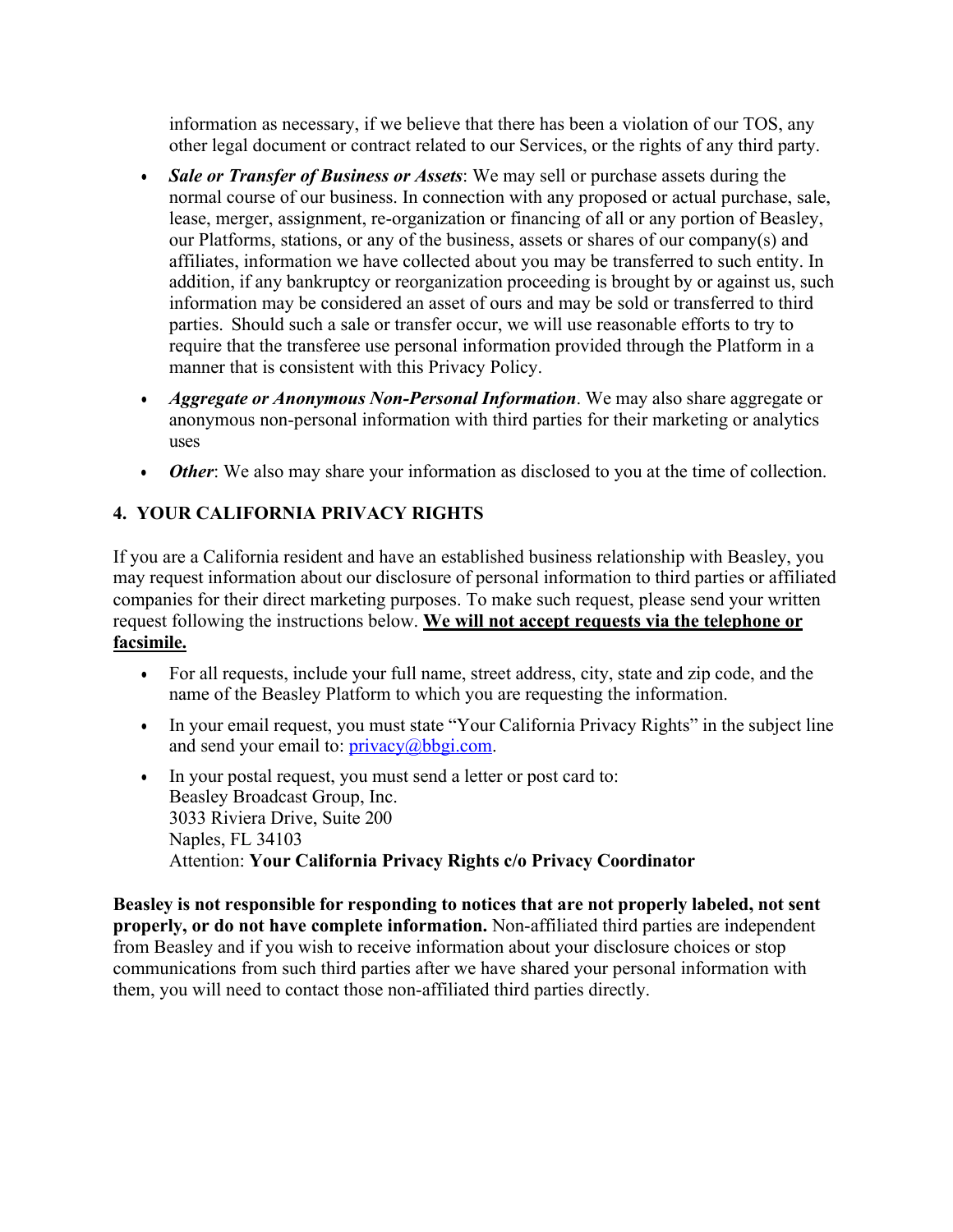# **5. YOUR CHOICES AND OPT-OUT**

#### *Cookies, Tracking Options and California Do Not Track Disclosures*

Certain parts of our Platforms require cookies. You are free to set your browser or operating system settings to limit certain tracking or to decline cookies, but by doing so, you may not be able to use certain features on the Platforms or take full advantage of all of our offerings. Please refer to your Web browser's or operating system's website or "Help" section for more information on how to delete and/or disable your browser or operating system from receiving cookies or controlling your tracking preferences.

Our system may not respond to Do Not Track requests or headers from some or all browsers. We may use cookies or other technologies to deliver more relevant advertising and to link data collected across other computers or devices that you may use. To understand your choices for receiving more relevant advertising or to manage your settings, please review the information below:

- To learn more about the use of cookies or other technologies to deliver more relevant advertising and to know your choices with respect to collection and use of the data by these third-party tools, you may visit: http://www.aboutads.info/choices/.
- If you wish to prevent your data from being used by Google Analytics, Google has developed the Google Analytics opt-out browser add-on available here.
- Our mobile applications make use of third-party services to collect anonymous mobile data in order to serve more relevant advertisements and content. If you wish to understand more about the data collected, or to opt-out, please visit http://revealmobile.com/privacy/.
- On your mobile device, you may also adjust your privacy and advertising settings to control whether you want to receive more relevant advertising.

#### *Advertising Options Icon*

For advertising that is part of a Network Advertising service, you should see a small symbol (also called an icon) attached to a banner ad or other targeted advertising on certain Platforms that can be clicked open for information about why and how you are receiving a particular ad. For more information see www.aboutads.info.

#### *Unsubscribing from Email Communications by Us:*

We provide you with the opportunity to update your information or opt-out of having their information used for purposes not directly related to placement, processing, fulfillment, or delivery of a product order or servicing of your product. To opt-out of marketing communications, you may:

• Send us an e-mail at  $\text{privacy}(a) \text{bbg} \text{.} \text{com}$ ; or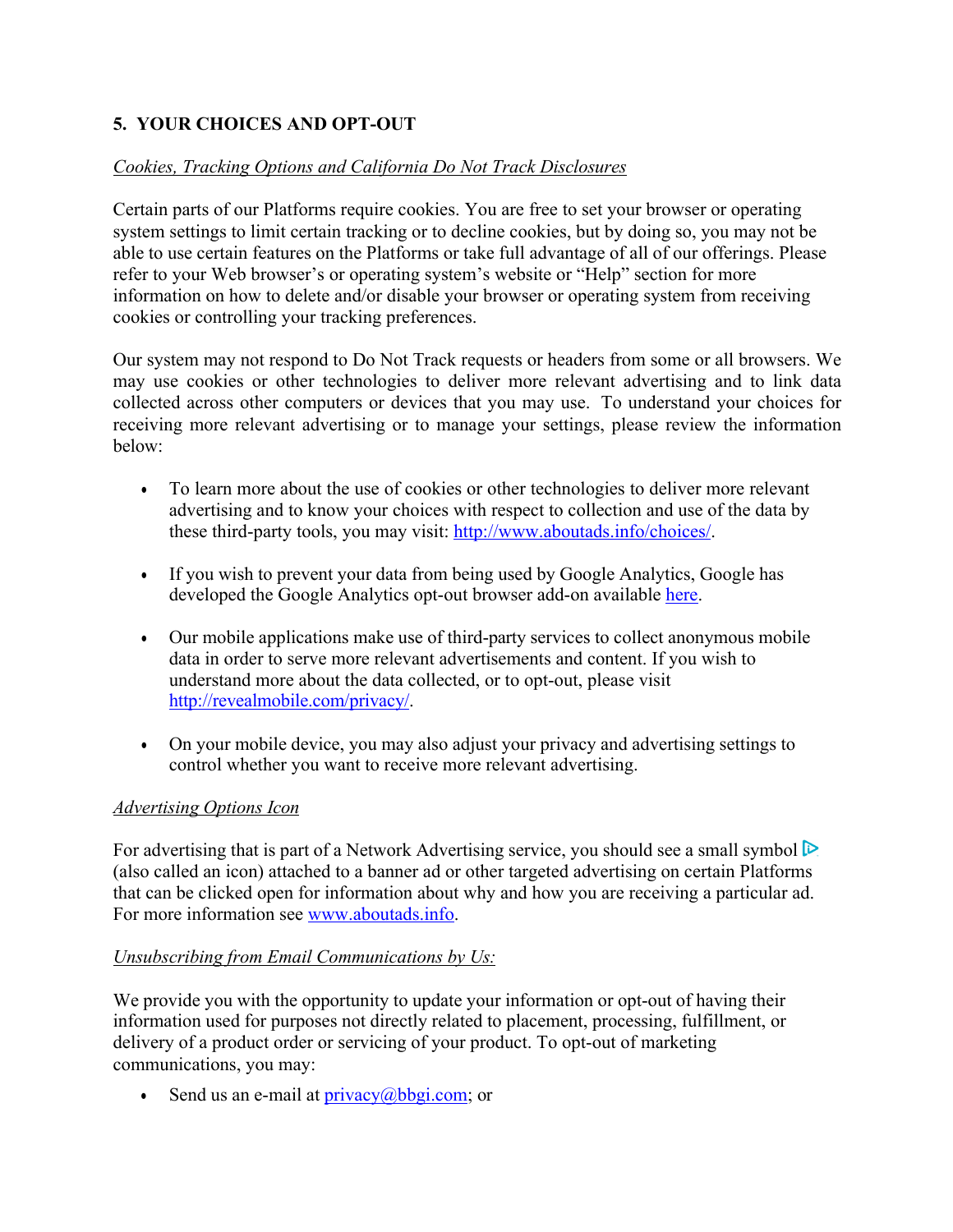• Unsubscribe from our email communications at any time by unsubscribing or following the instructions contained within the email.

If you receive marketing communications from one or more Beasley affiliates, you must opt-out individually from each of the affiliates from which you are receiving brand-specific marketing communications.

#### *Access, Updates, and Removal of Your Information*

If you wish to correct or update any of your personal information collected online through the Platforms, you may email us at  $UpdateMyData@bbgi.com$ . Please note that for spam filtering purposes, only email with the subject line "BMG Data Update Request" will be read. If you wish to have your personal information collected online through the Platforms removed, you may email us at  $RemoveMyData@bbgi.com$ . Please note that for spam filtering purposes, only email with the subject line "BMG Data Removal Request" will be read. Additionally, please include the following information with your request for removal:

- Email
- First & Last Name
- **Street Address**
- City, State, Zip Code

If you ask to delete your information, we will do so within a reasonable period of time. Please note that we may need to retain some information about you in order to satisfy our legal and security obligations.

Users who have registered to use our website or/or mobile application using Facebook may request deletion of their data by following Facebook documented instructions at https://www.facebook.com/help/170585223002660. Our platform is identified as "Beasley Experience Engine" on Facebook. Facebook will notify our platform of the removal request and the requesting user's data will be purged.

# **6. OTHER WEBSITES OR SERVICES**

The Platforms may have links to third-party websites, apps, or services, which may have privacy policies that differ from our own. We are not responsible for the practices of such third parties.

Any personal information submitted directly to an independent payment transaction provider for purchase of goods, services and events on our Platforms is governed by the payment provider's terms of service and privacy policy. Visitors should consult all third-party website privacy policies as Beasley has no control or responsibility over information that is submitted to, or collected by these third parties.

# **7. NOTE FOR PARENTS**

Protecting children's privacy is important to us. We do not direct the Platforms to, nor do we knowingly collect any personal information from, children under the age of 13. If we learn that a child under the age of 13 has provided personal information to us online, we will use reasonable efforts to remove such information from our files, unless retaining such information is required by statute, rule or regulation. For example, we are required by the Federal Communications Commission to retain any correspondence received from a listener related to our programming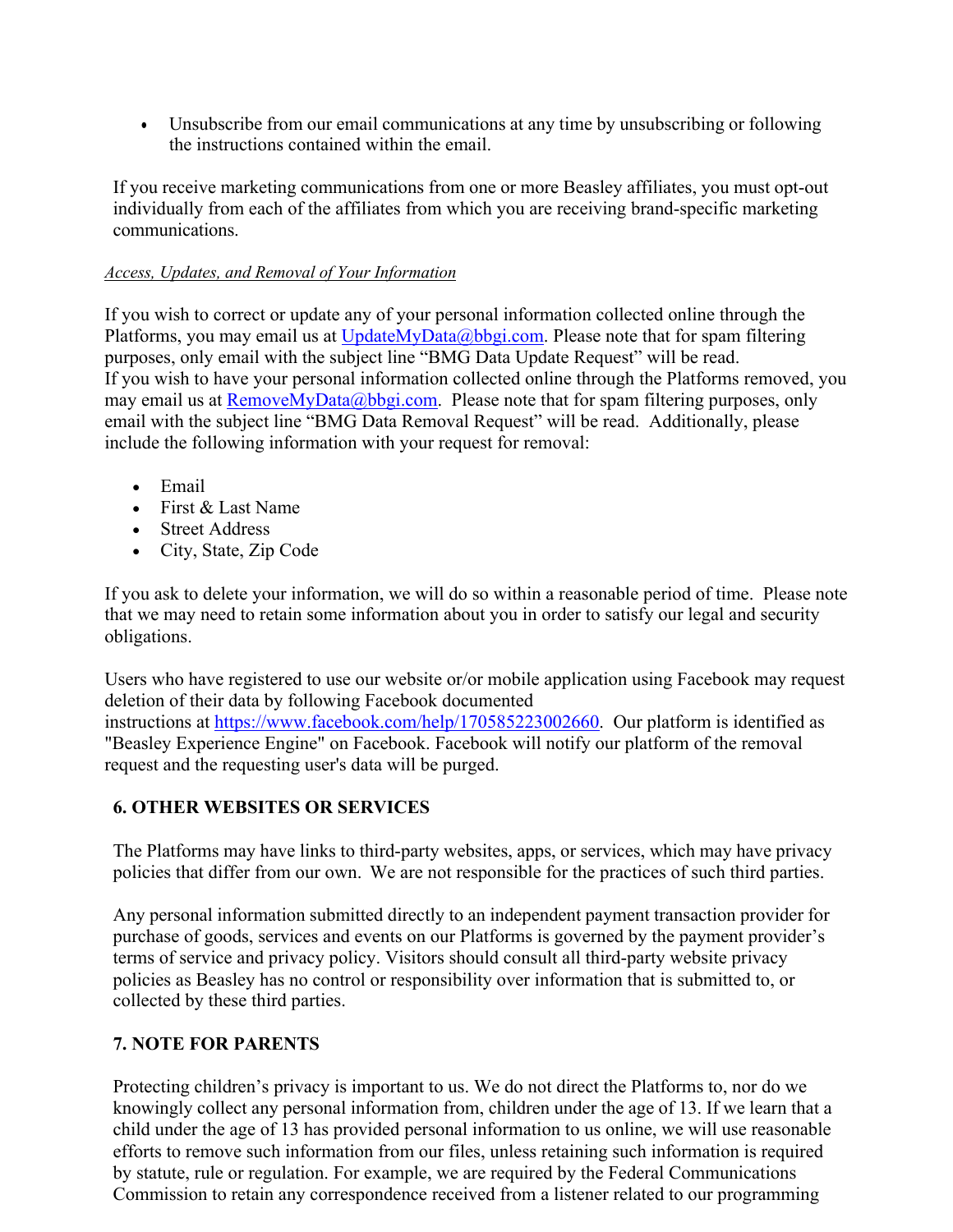and operations in a public inspection file, and that would include correspondence from a child.

## **8. SECURITY OF YOUR INFORMATION.**

Although we take appropriate and reasonable measures to help protect against the loss, misuse, unauthorized disclosure, or alteration of your information, we cannot guarantee the security of any information you transmit to us. If we collect sensitive personal information such as credit card data, we will do so via a secured transmission standard or protocol or engage a third party to do so. Despite our best efforts, no security measures are impenetrable, and transmissions or transactions over the Internet are not 100% secure or error free. You use the Platforms and provide us with your information at your own risk.